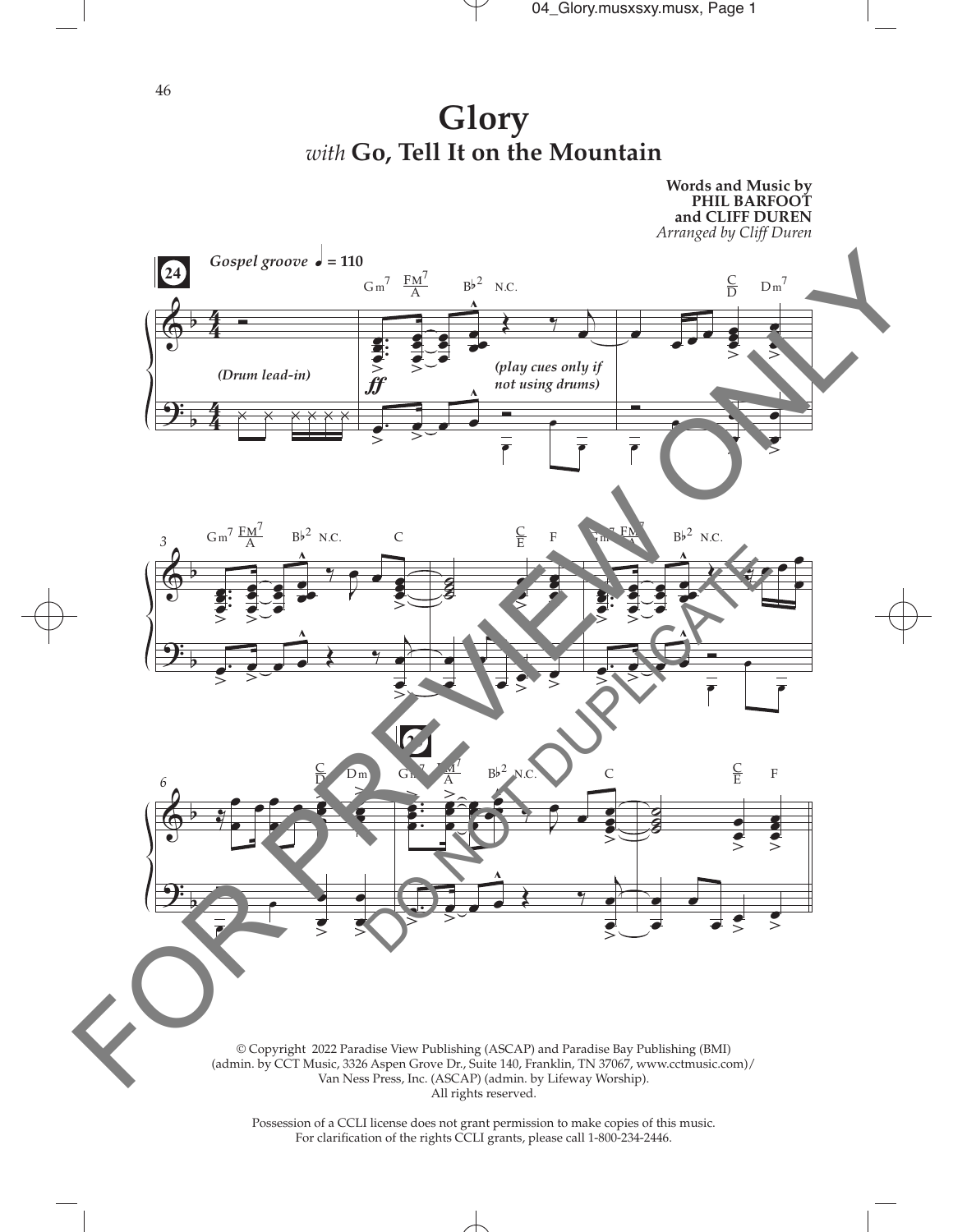

\*"Glo-ry" should be pronounced "Glo-reh" throughout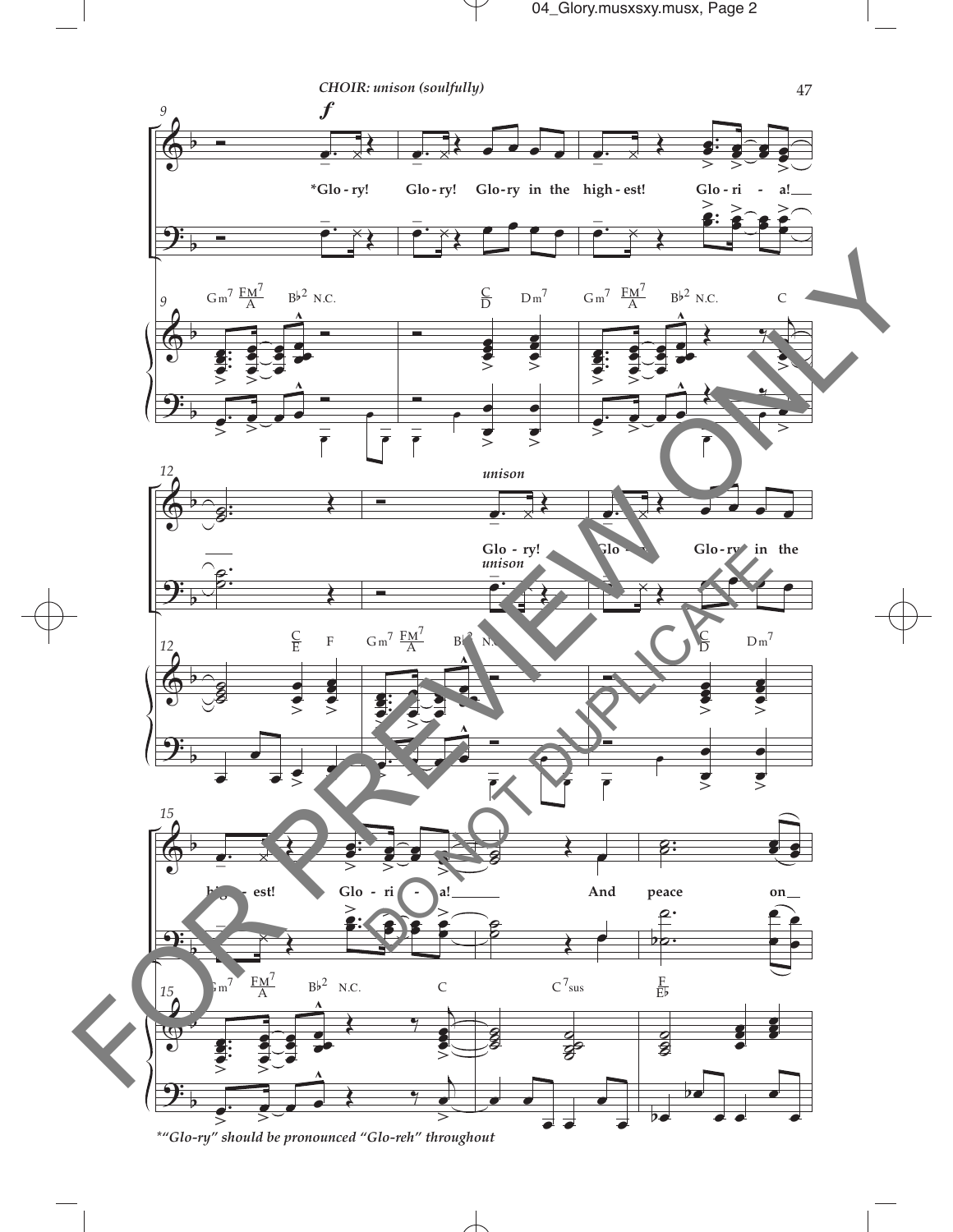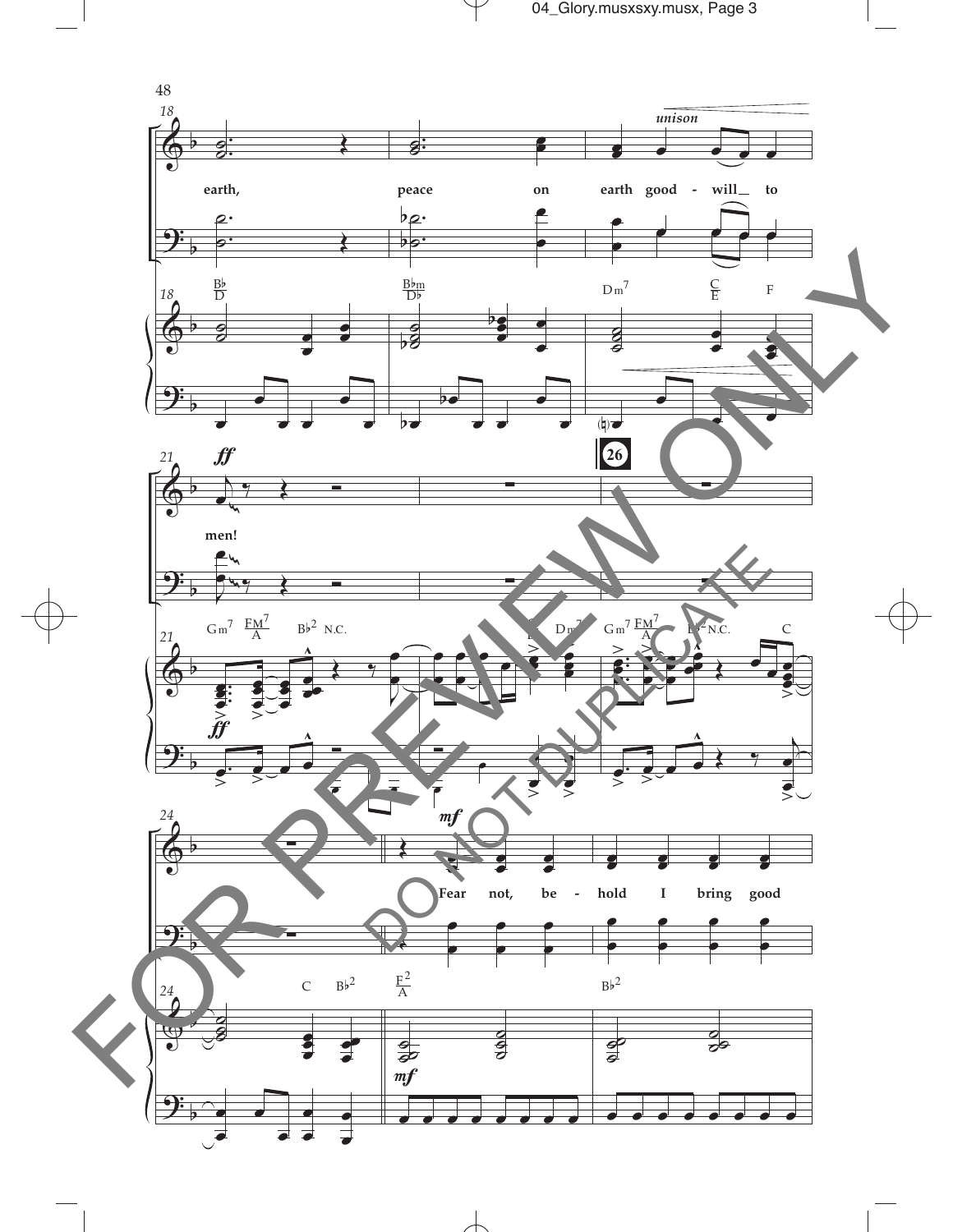

 $\overline{\mathcal{A}}$ 

 $\overline{\phantom{0}}$ 

 $\top$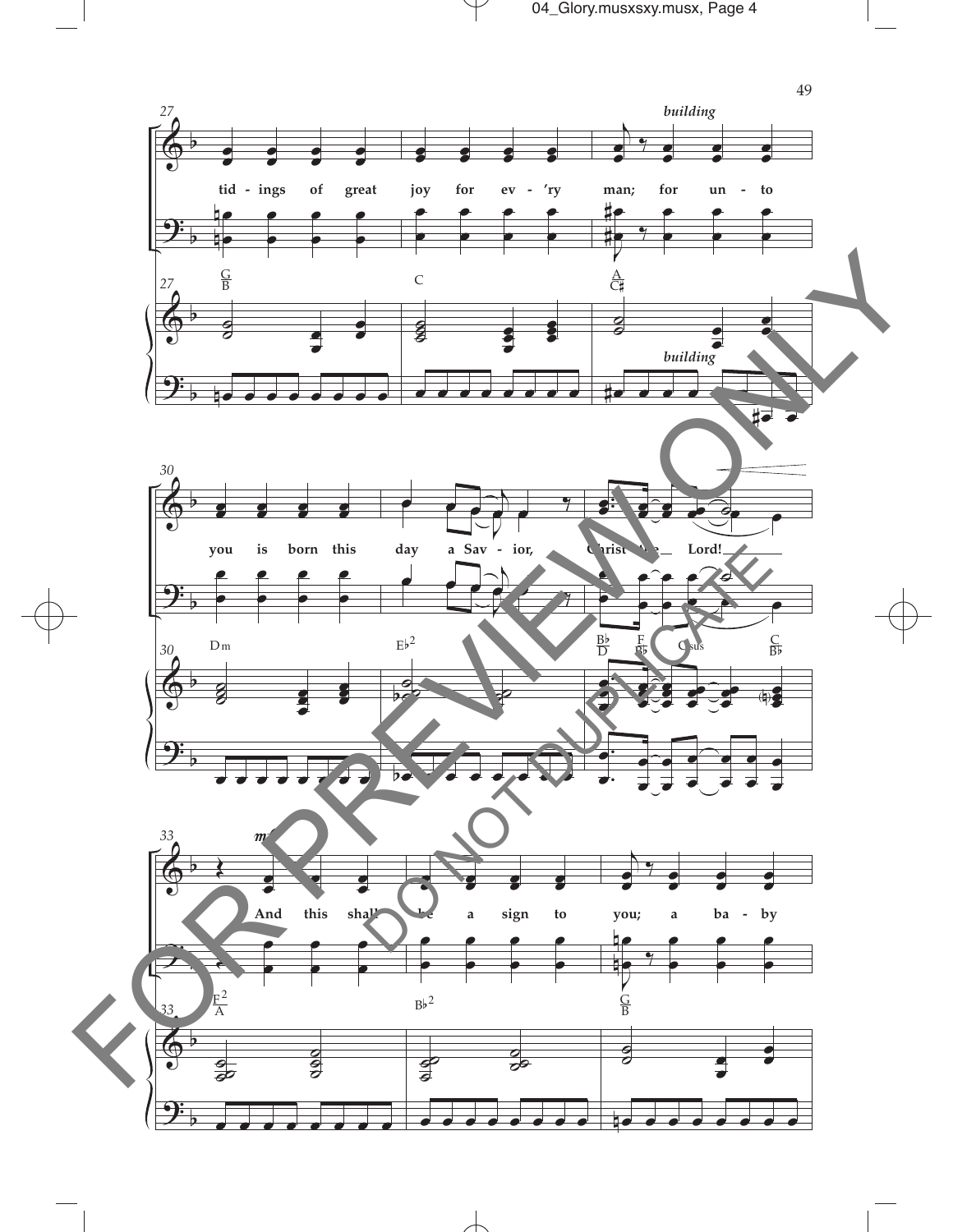

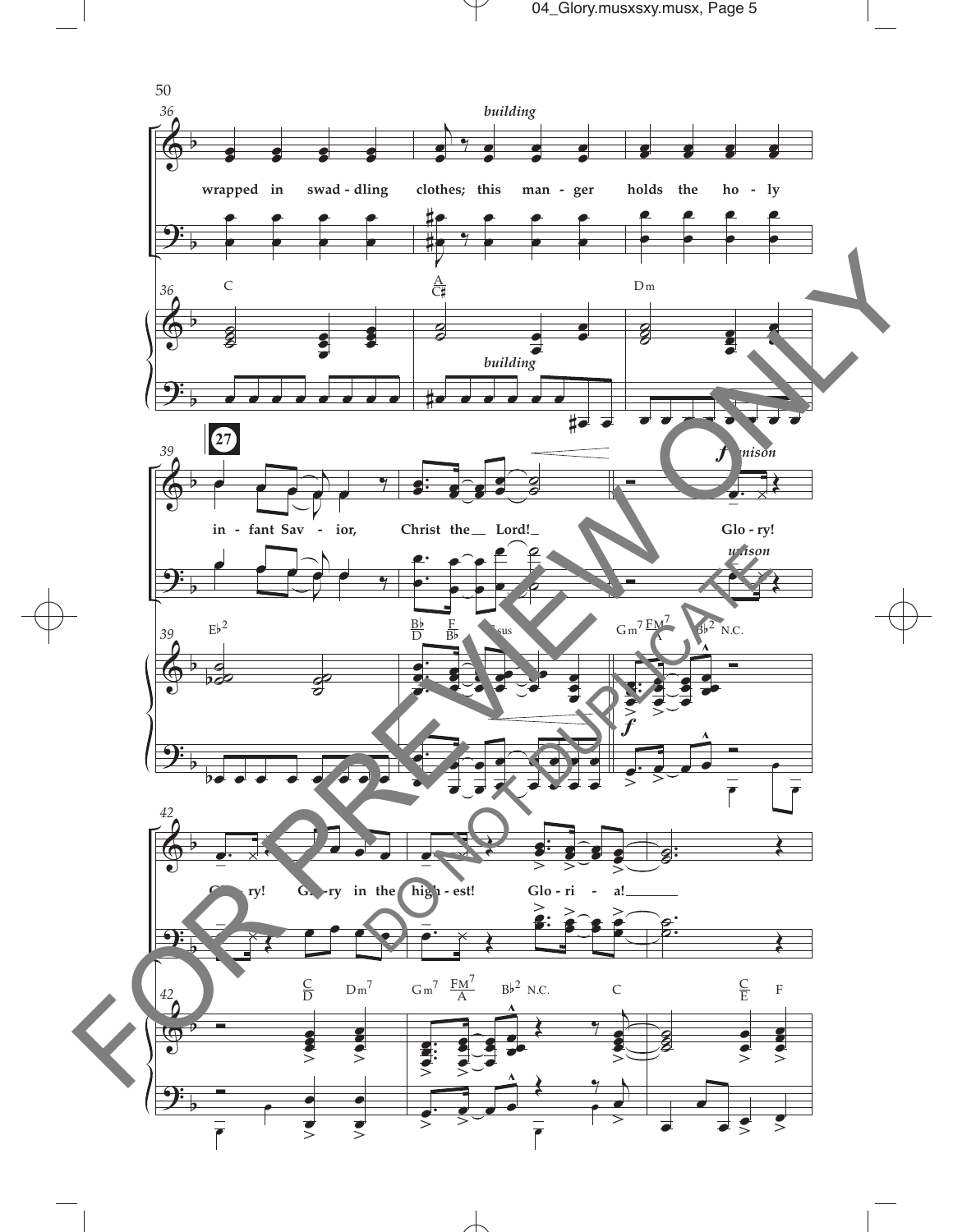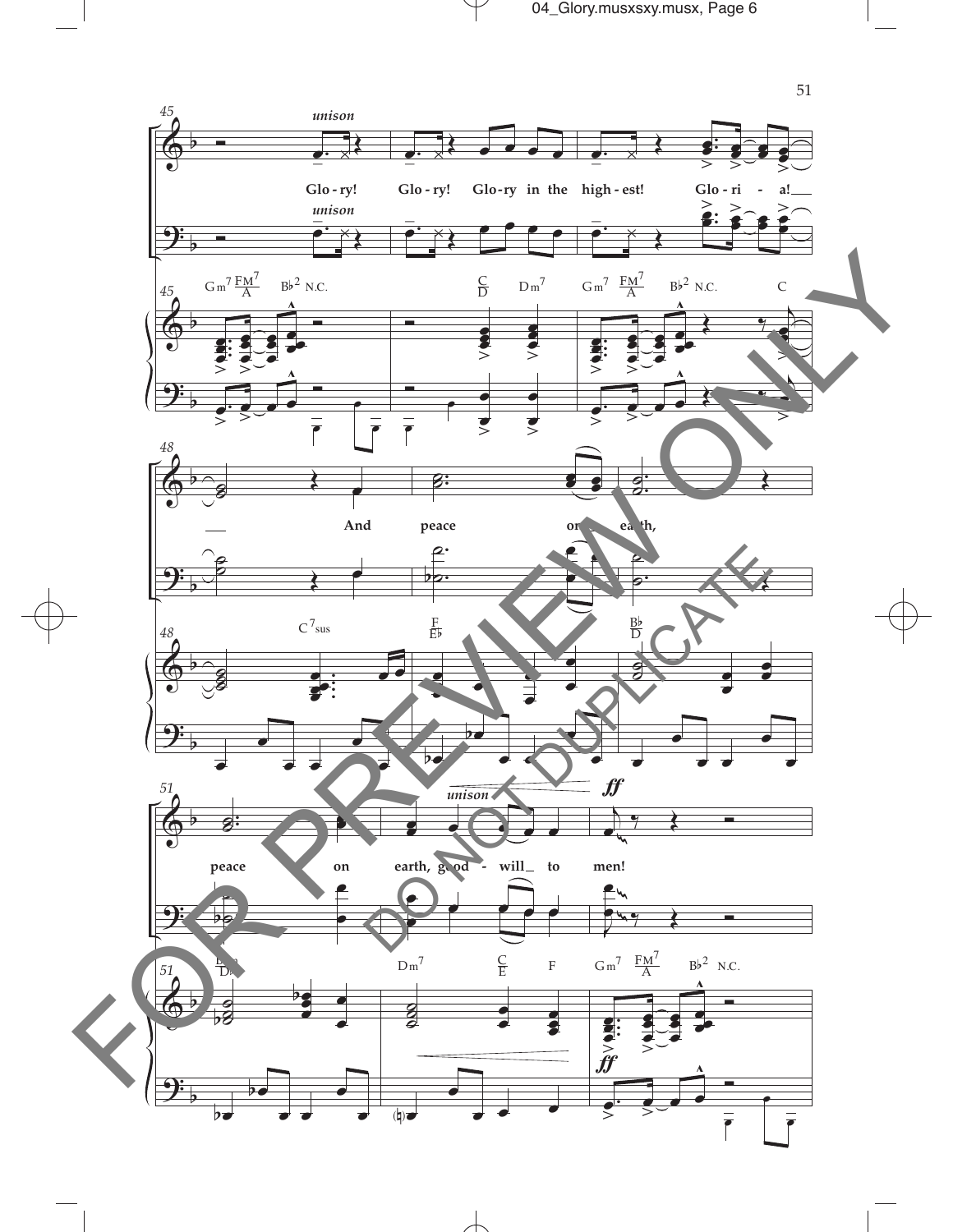



 $\overline{\mathcal{A}}$ 

 $\blacksquare$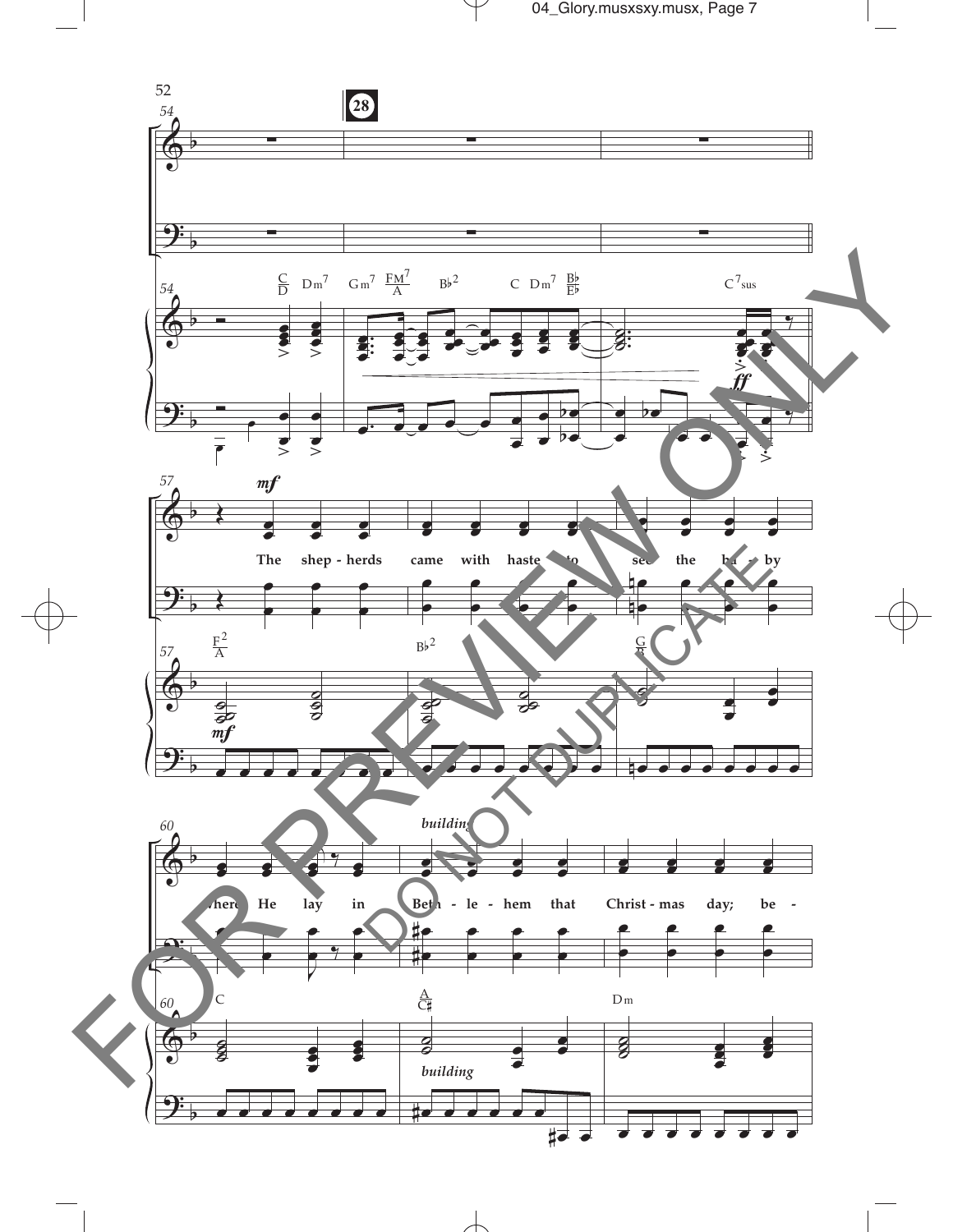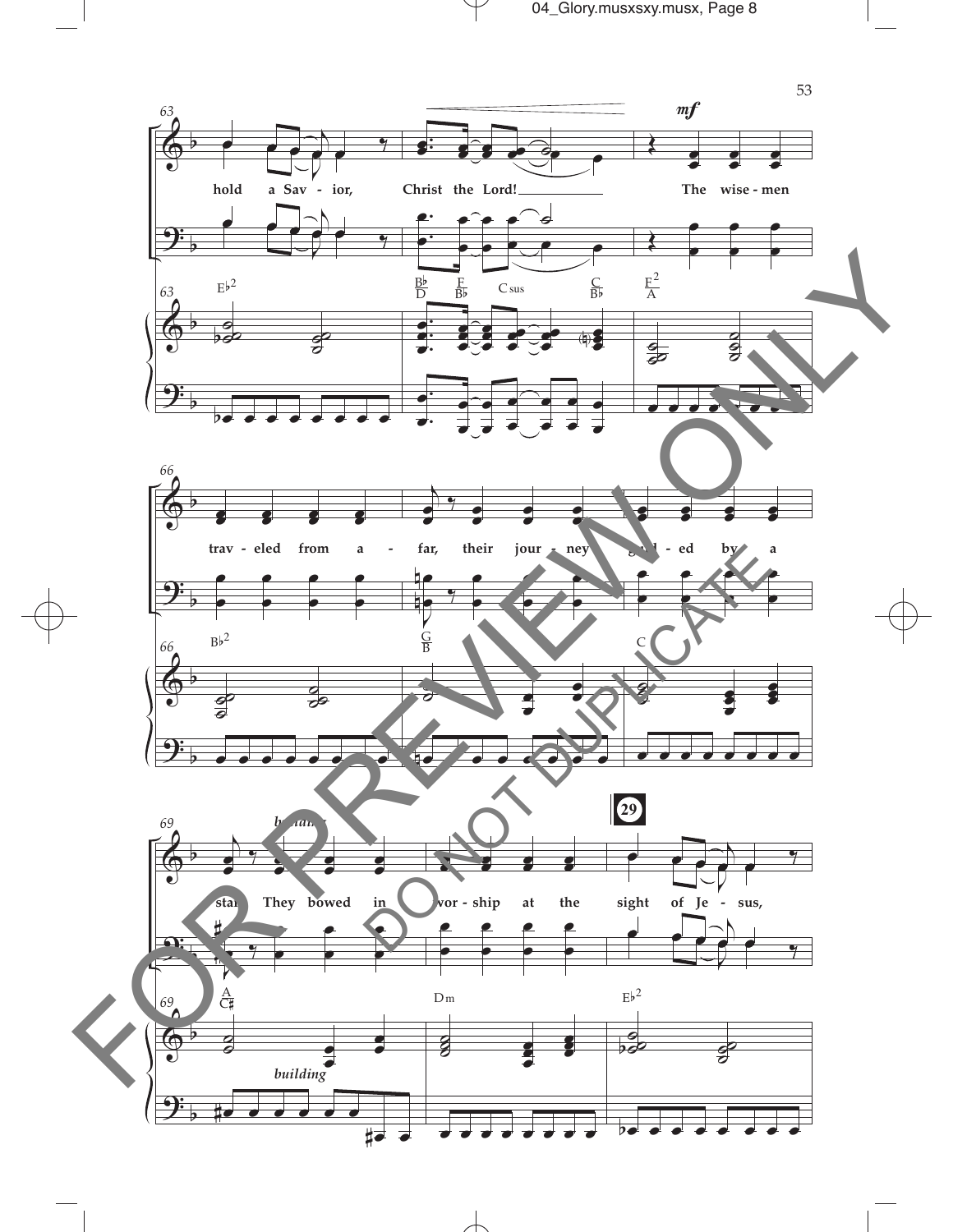

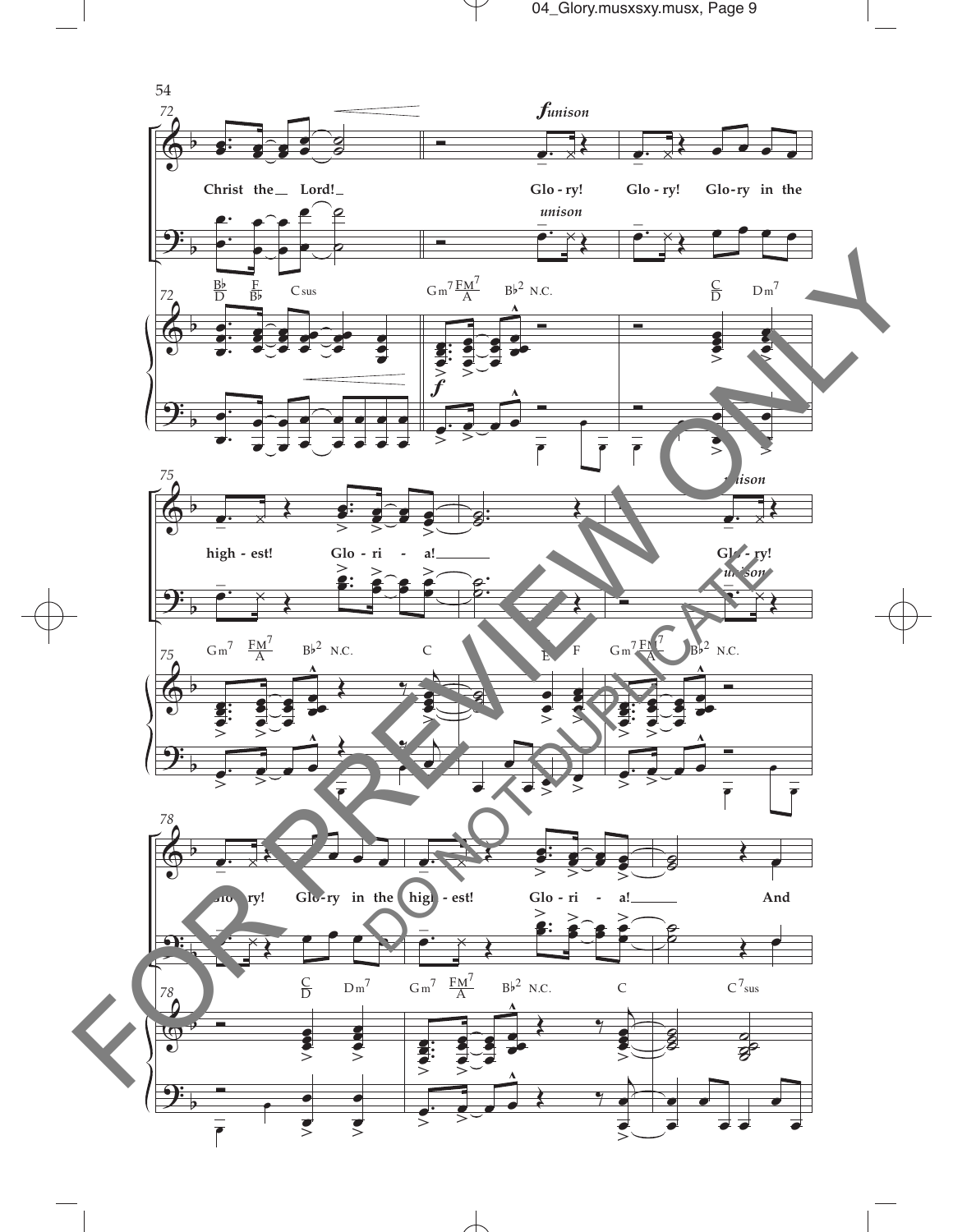

 $\mathcal Y$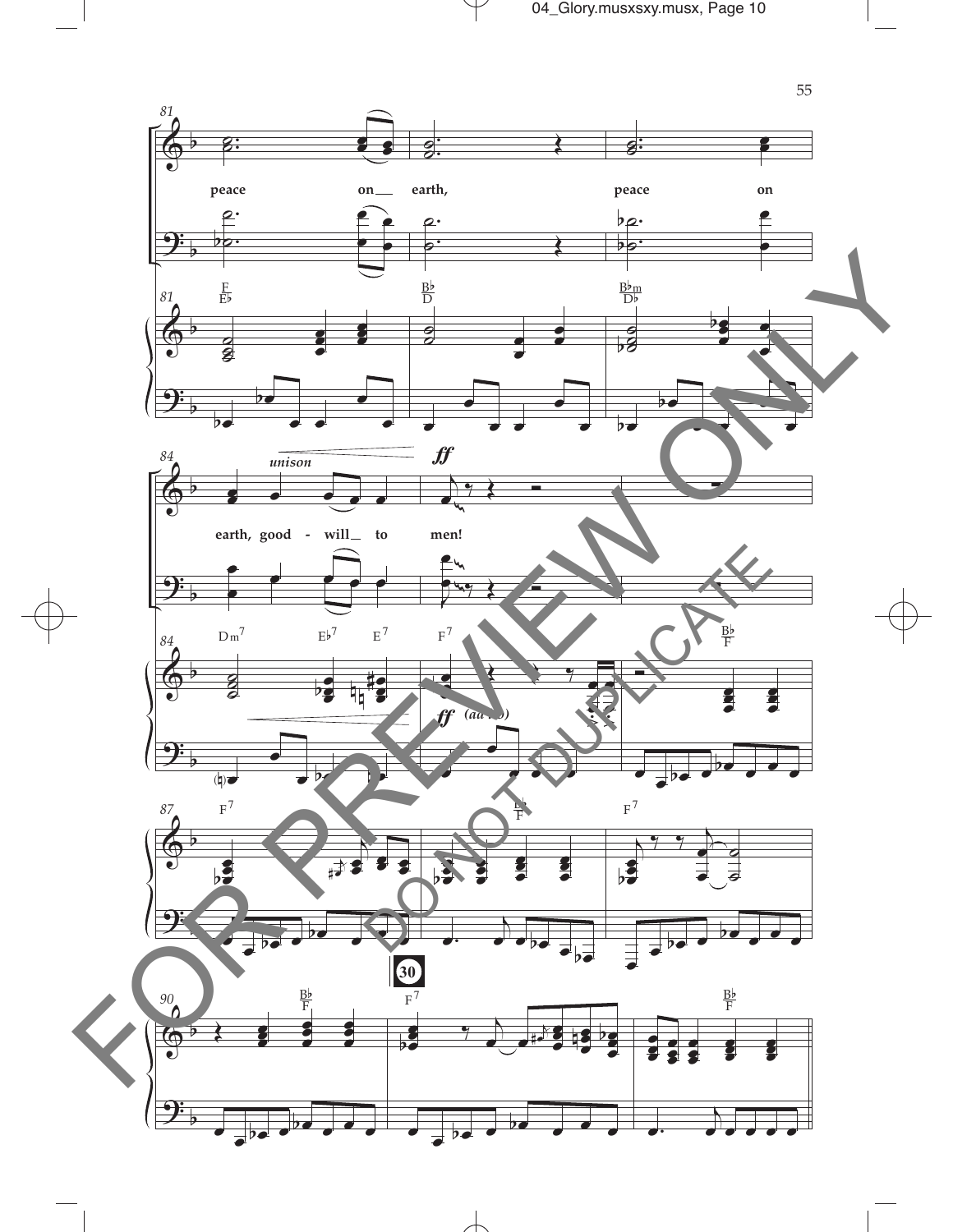

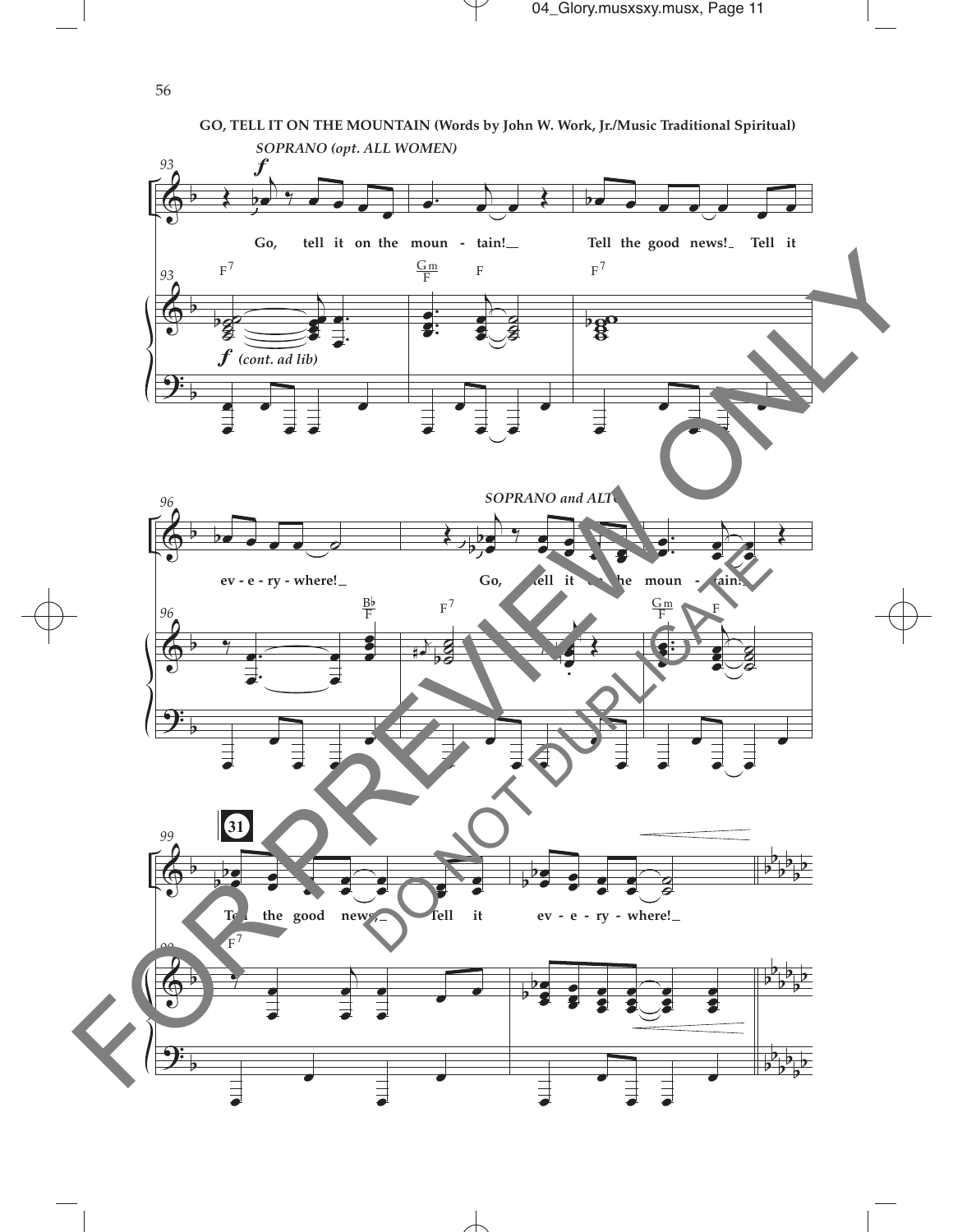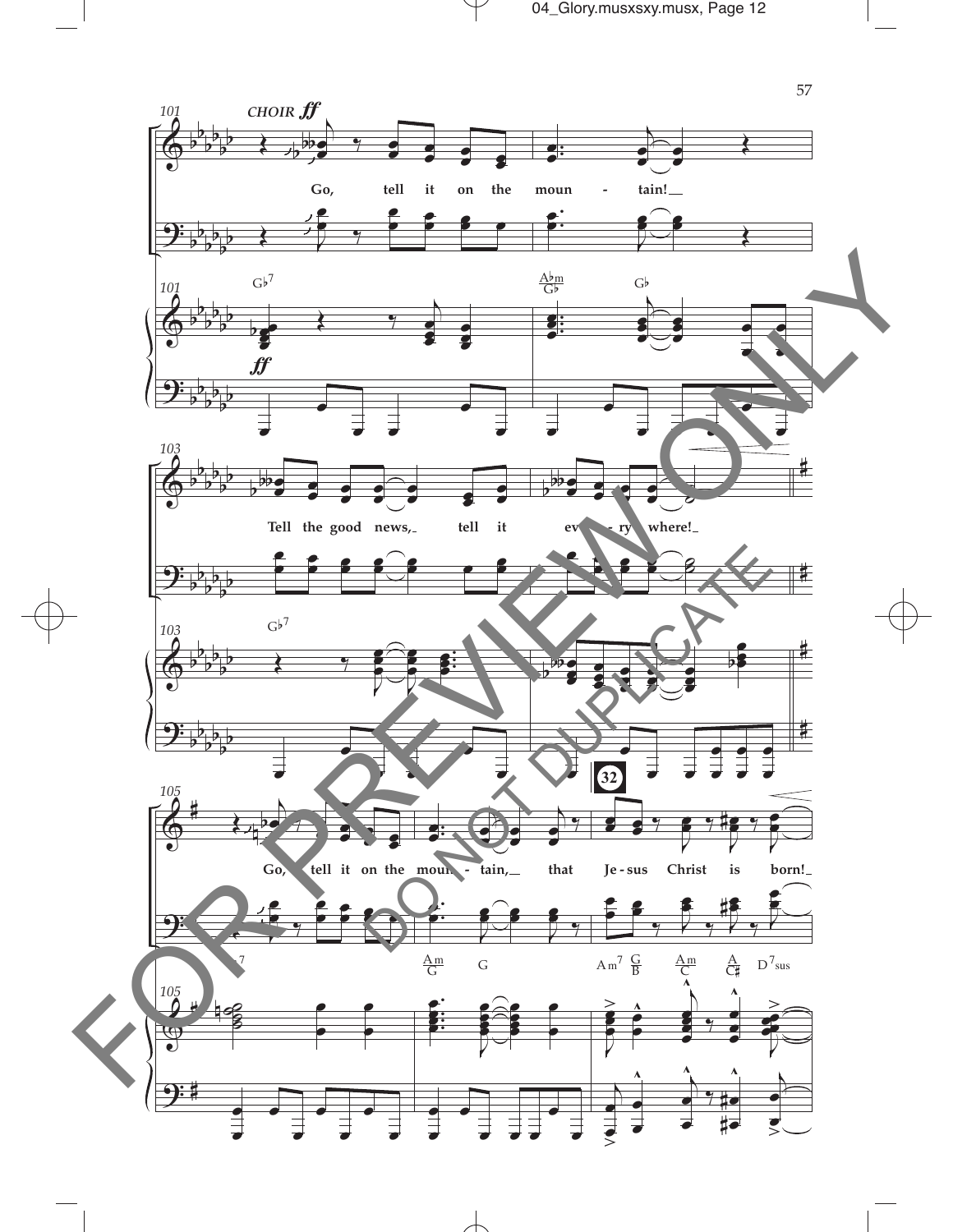